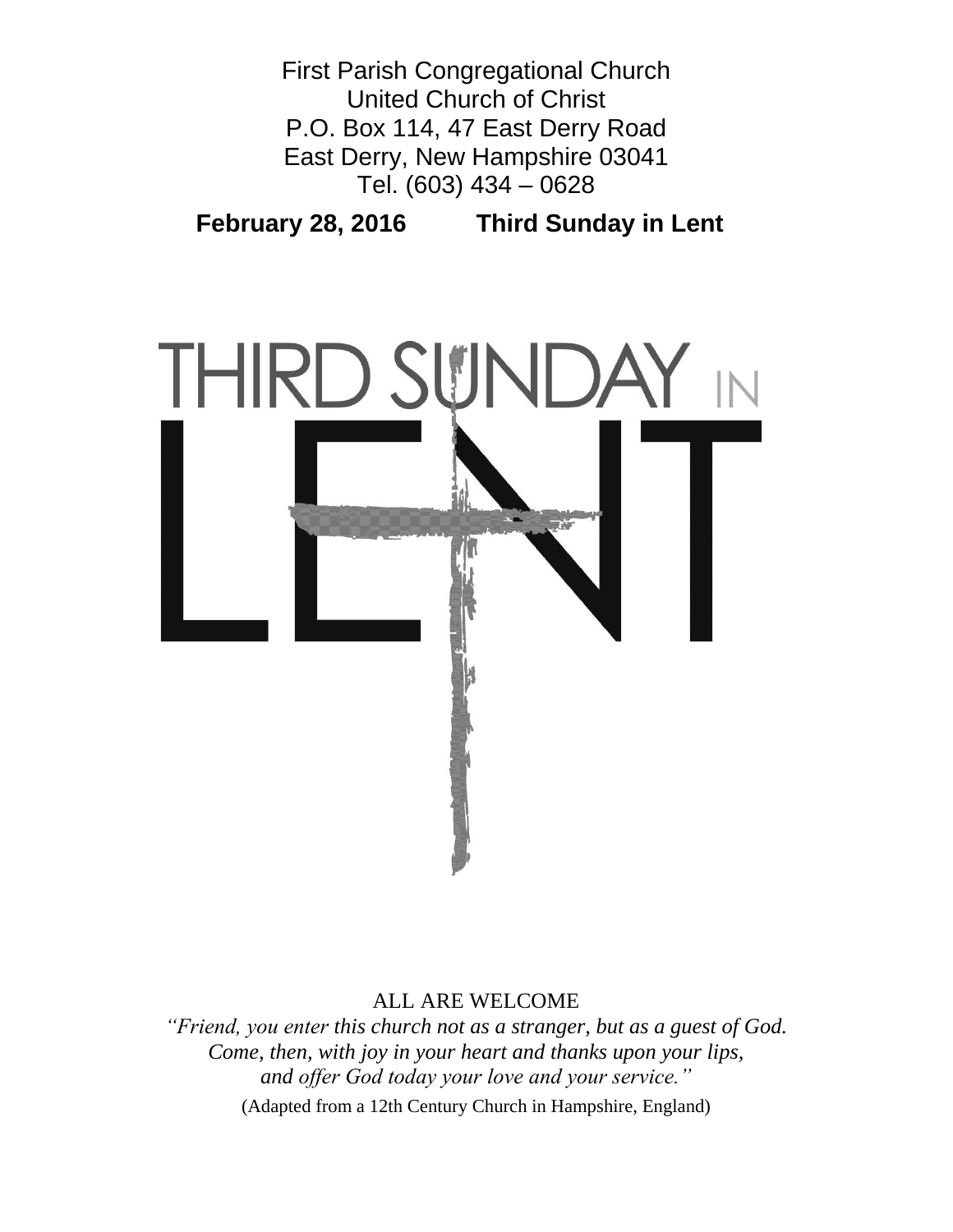# *February 28, 2016 Third Sunday of Lent*

WELCOME & ANNOUNCEMENTS & JOYS AND CONCERNS

# **WE GATHER INTO THE PRESENCE OF GOD**

MOMENT OF SILENCE Lighting the Candles

\*HYMN NO. 23 *"There's a Wideness in God's Mercy"*

\*CALL TO WORSHIP (based on Isaiah 55)

- One: Ho, everyone who thirsts, come to the waters. You who have no money, come, buy, and eat!
- **All: Our souls thirst for God in a dry and weary land. We seek God's power and glory in the sanctuary.**
- One: Listen carefully to God and eat what is good. delight yourselves in the rich food God provides.
- **All: Here our souls are satisfied as with a rich feast. Together our mouths praise God with joyful lips.**
- One: God offers us steadfast love and a covenant relationship. We are also called to be faithful witnesses and leaders.
- **All: We have come to meditate on the living God. We seek inspiration and empowerment to do what God asks.**

# \*PRAYER OF INVOCATION (in unison)

**We come before you, gracious God, seeking what money cannot buy. Only you can provide nourishment for our souls. Uphold us now that we may worship on wings of joy. Amen.**

\*SONG OF PRAISE #760 **(Ma-si-thi) Amen siyakudumisa (repeat x1)**

**Amen Bawo, Amen Bawo, Amen siyakudumisa (Sing Amen) Amen, we praise your name, O God (repeat x1) Amen, Amen, Amen, Amen, Amen we praise your name, O God.**

# **WE INVITE FORWARD GOD'S LITTLE CHILDREN**

# CHILDREN'S OFFERING *"I'm Gonna Sing"*

**I'm goin' a sing when the Spirit says sing (x2)**

**I'm goin' a sing when the Spirit says sing, and obey the Spirit of the Lord.**

# PRAYER OF DEDICATION (in unison)

**Dear God, we offer you our gifts with thanks and praise, be with us and guide us all of our days. Teach us how to love each other, and to shine your light into the world. Amen.**

# CHILDREN'S MESSAGE Sarah Keller

# THE LORD'S PRAYER

**Our Father, who art in heaven, Hallowed be Thy name. Thy kingdom come; Thy will be done; on earth as it is in heaven. Give us this day our daily bread and forgive us our debts as we forgive our debtors. Lead us not into temptation, but deliver us from evil; for Thine is the Kingdom, and the Power, and the Glory forever. Amen.** (Children and youth may now go to their classes.)

\*HYMN NO. 553 *"There is a Balm in Gilead"*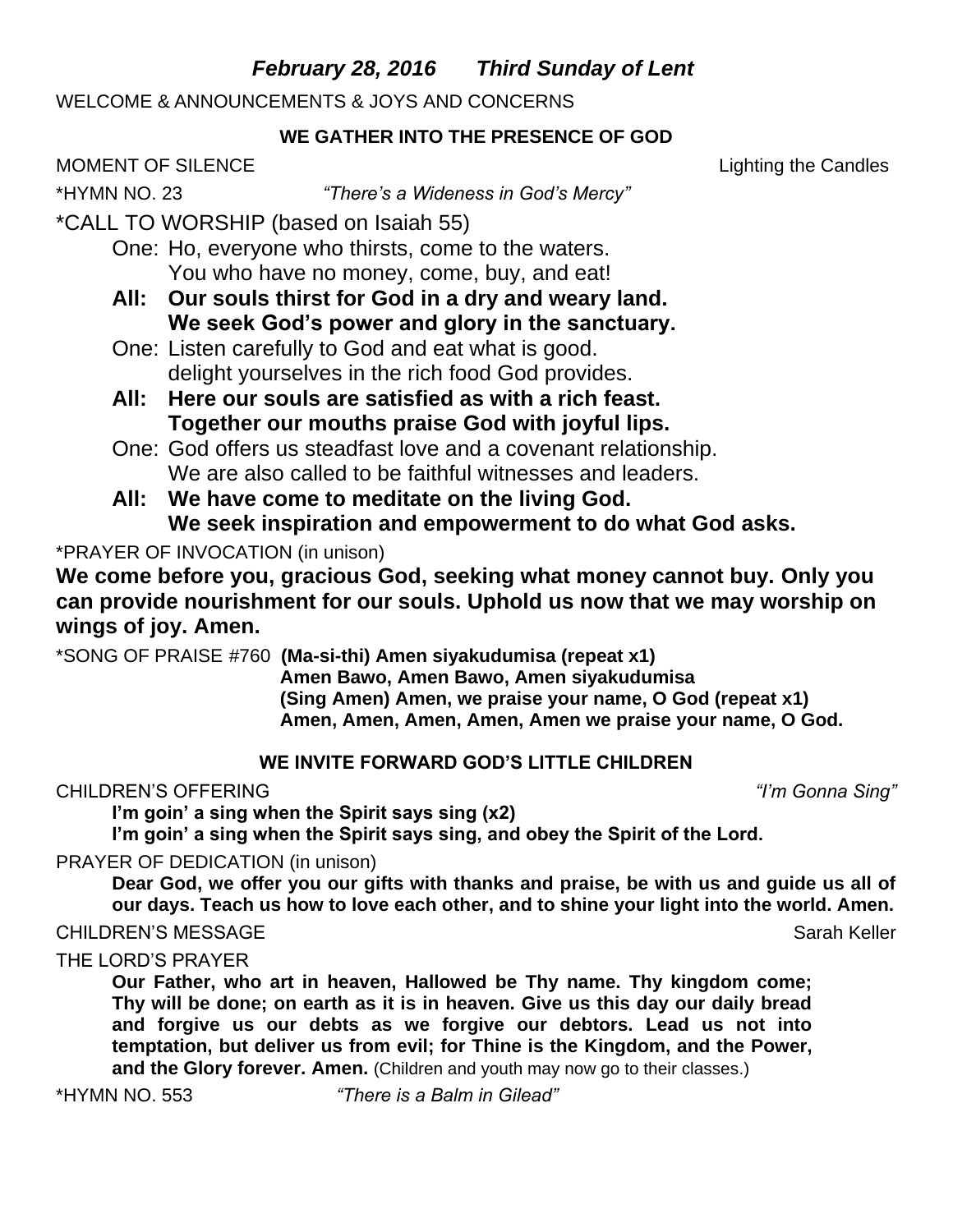ZIMBABWE – Dr. Erik Hobbie

## **WE HEAR GOD'S WORD FOR US**

GOSPEL Luke 13:1-9 Luke 13:1-9 (N.T. pp. 77-78) SERMON **A Wideness in God's Mercy** The Rev. Dr. Deborah Roof CHOIR ANTHEM *"We Are Called"* David Haas

HEBREW SCRIPTURE Psalm 63:1-8 (O.T. p. 582)

## **WE RESPOND WITH PRAYER**

PASTORAL PRAYER

CHORAL RESPONSE *"O Lord, Hear My Prayer"* 

## **WE RESPOND WITH OUR FINANCIAL GIFTS**

## OFFERTORY INVITATION

Why do we use our money for things that do not satisfy, or invest our time in activities without meaning or purpose? God offers us a way of life that satisfies. What we cannot buy, God freely gives us. Our offerings are one way of expressing our thanks.

\*DOXOLOGY #562 **Take my gifts and let me love you, God who first of all loved me, gave me light and food and shelter, gave me life and set me free, now because your love has touched me, I have love to give away, now the bread of love is rising, loaves of love to multiply!**

## \*PRAYER OF DEDICATION

**All that we present to you now, O God, we have received from your hand. We give so the hungry may eat and the thirsty may receive pure water. We share to send the good news of your Word to those who have not heard. We invest in just causes, that your mercy may be known among all people. Most of all, we give because passing on your gifts in generous response is necessary to life. Amen.**

## **WE ARE SENT OUT TO LOVE AND SERVE A LOVING, SERVING GOD**

| *HYMN NO. 18                | "Guide Me, O Thou Great Jehovah" |
|-----------------------------|----------------------------------|
| <b>BENEDICTION</b>          |                                  |
| <b>BENEDICTION RESPONSE</b> |                                  |
| <b>POSTLUDE</b>             |                                  |

*\*Indicates all that are able may stand.*

**Welcome Visitors!**

**As members of the United Church of Christ we say:** 

**"No matter who you are or where you are on life's journey,** 

### **you are welcome here!" We mean it!**

**Please introduce yourself to an usher or come meet Pastor Deborah or Pastor Heidi. Thank you for worshiping with us. We are so glad that you with us today.**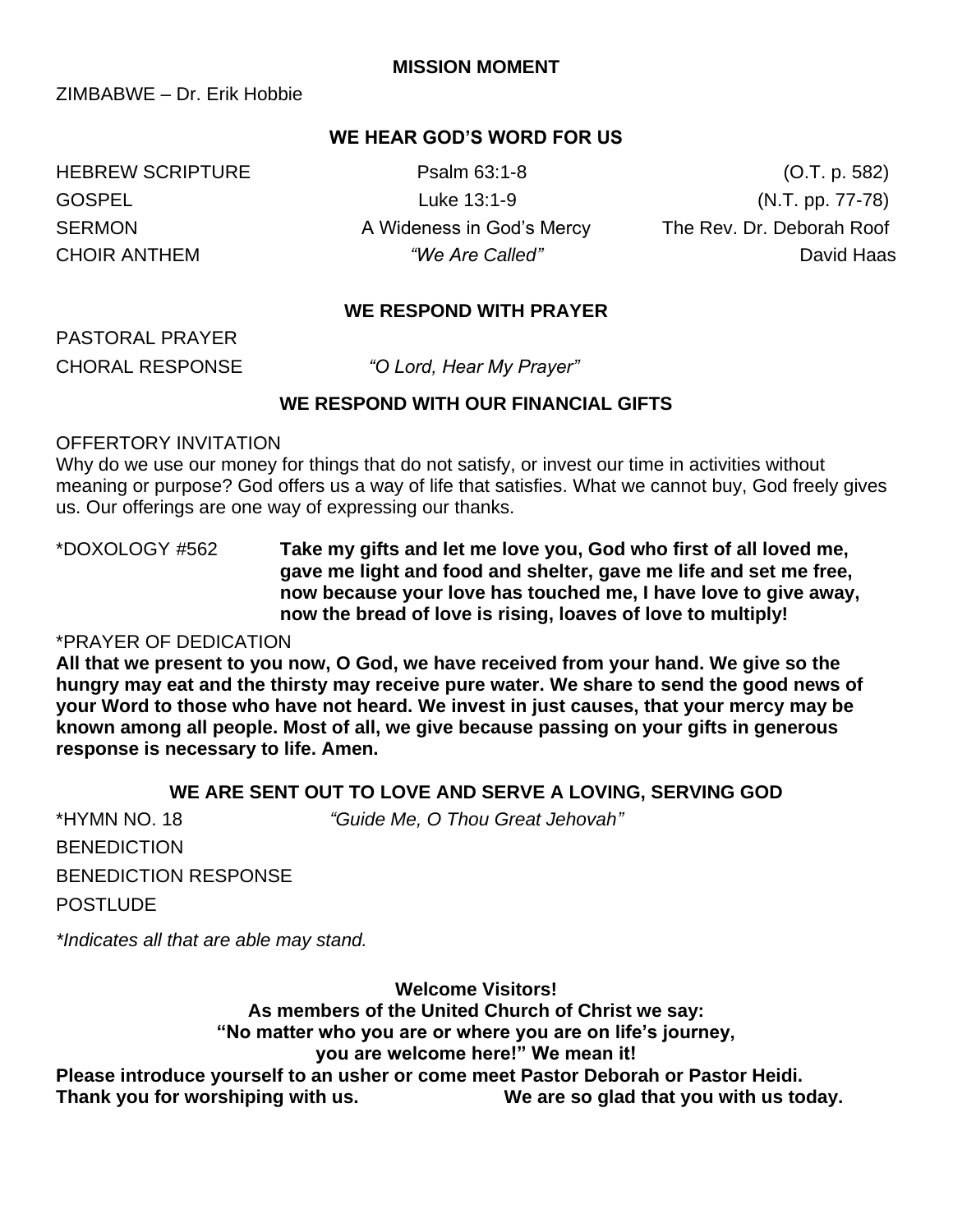MINISTERS OF THE CHURCH MINISTERS OF THE CHURCH DEACONS OF THE MONTH BRIAN BRIAN BRIAN BRIAN BRIAN BRIAN BRIAN BRIAN BRIAN BRIAN BRIAN BRIAN BRIAN BRIAN BRIAN B LAY READER **EXAMPLE 2008 LAY READER Becca Cobban** USHERS **Becky Fleury, Verna Elwell** Joe Weaver, Carol Guerrin Michael Bryan GREETER(s) Betsy McCall SENIOR PASTOR THE REV. Dr. Deborah Roof ASSOCIATE PASTOR **The Rev. Heidi Carrington Heath** MUSIC DIRECTOR Susan Handy ORGANIST NEWSTAND ORGANIST CONSTRUCTED AND THE SERVICE OF STATE OF STATE OF STATE OF STATE OF STATE OF STATE O ADMINISTRATIVE ASSISTANT AND ALL THE LINDS OF A LINDS AND MINISTRATIVE ASSISTANT

## **First Parish Activity Calendar**

#### **Sunday, February 28**

| 9:00am             | Sr. Choir Rehearsal ~         |
|--------------------|-------------------------------|
|                    | Music Rm                      |
| 10:00am            | Worship $\sim$ Sanctuary      |
| 10:15am            | Sunday School ~ John          |
| 11:15am            | Children's Choir ~ Music Room |
| 11:30am            | Potluck Luncheon, Zimbabwe    |
|                    | Penpal Program ~ Currier      |
| 11:35am            | Handchime Rehearsal ~         |
|                    | MacGregor                     |
| 1:30 <sub>pm</sub> | Going Away Party ~ MacGregor  |
|                    |                               |

## **Monday, February 29**

7:00pm Troop 405 ~ Currier/AB/Nursery

### **Tuesday, March 1**

| 9:30am | Nutfield Gym ~ Currier   |
|--------|--------------------------|
| 4:00pm | GS Troop 20993 ~ Currier |
| 6:15pm | GS Troop $20321 -$ Luke  |
| 6:30pm | Deacons ~ Cook           |
| 7:00pm | $OA - A/B$               |
|        |                          |

## **Wednesday, March 2**

- 6:00pm Lenten Supper ~ Currier
- 6:00pm GS Troop 13152 ~ John
- 7:00pm Lenten Service ~ Currier
- 7:00pm AA 12 Step Workshop ~ Nursery

### **Thursday, March 3**

| 4:30pm | Daisy Trp $11080 \sim$ John |
|--------|-----------------------------|
| 6:30pm | BSA Venture Crew 570 ~      |
|        | MacGregor                   |
| 6:30pm | CS Pack 405 ~               |
|        | A/B/Currier/John            |
| 7:00pm | Christian Ed ~ Nursery      |
| 7:00pm | Stewardship ~ Cook          |
| 7:00pm | Sr. Choir ~ Music Room      |

#### **Friday, March 4**

| 6:00 <sub>pm</sub> | First Friday Game Night ~ Currier |
|--------------------|-----------------------------------|
| 7:00 <sub>pm</sub> | AA Serenity Sisters $\sim$ A/B    |

## **Saturday, March 5**

| 7:30pm | $AA \sim$ Currier |
|--------|-------------------|

## **Sunday, March 6**

| 7:00am             | Best Breakfast ~ Currier            |
|--------------------|-------------------------------------|
| 9:00am             | Community Life Meeting ~ Currier    |
| 9:00am             | Sr. Choir Rehearsal ~ Music Rm      |
| 10:00am            | Worship $\sim$ Sanctuary            |
| 10:15am            | Sunday School ~ John                |
| 11:15am            | Children's Choir ~ Music Room       |
| 11:30am            | Mission $\sim$ A/B                  |
| 11:35am            | Handchime Rehearsal ~               |
|                    | MacGregor                           |
| 11:45am            | <b>Congregational Mtg ~ Currier</b> |
| 2:00 <sub>pm</sub> | Troop 405 Workshop ~ Currier        |
|                    |                                     |